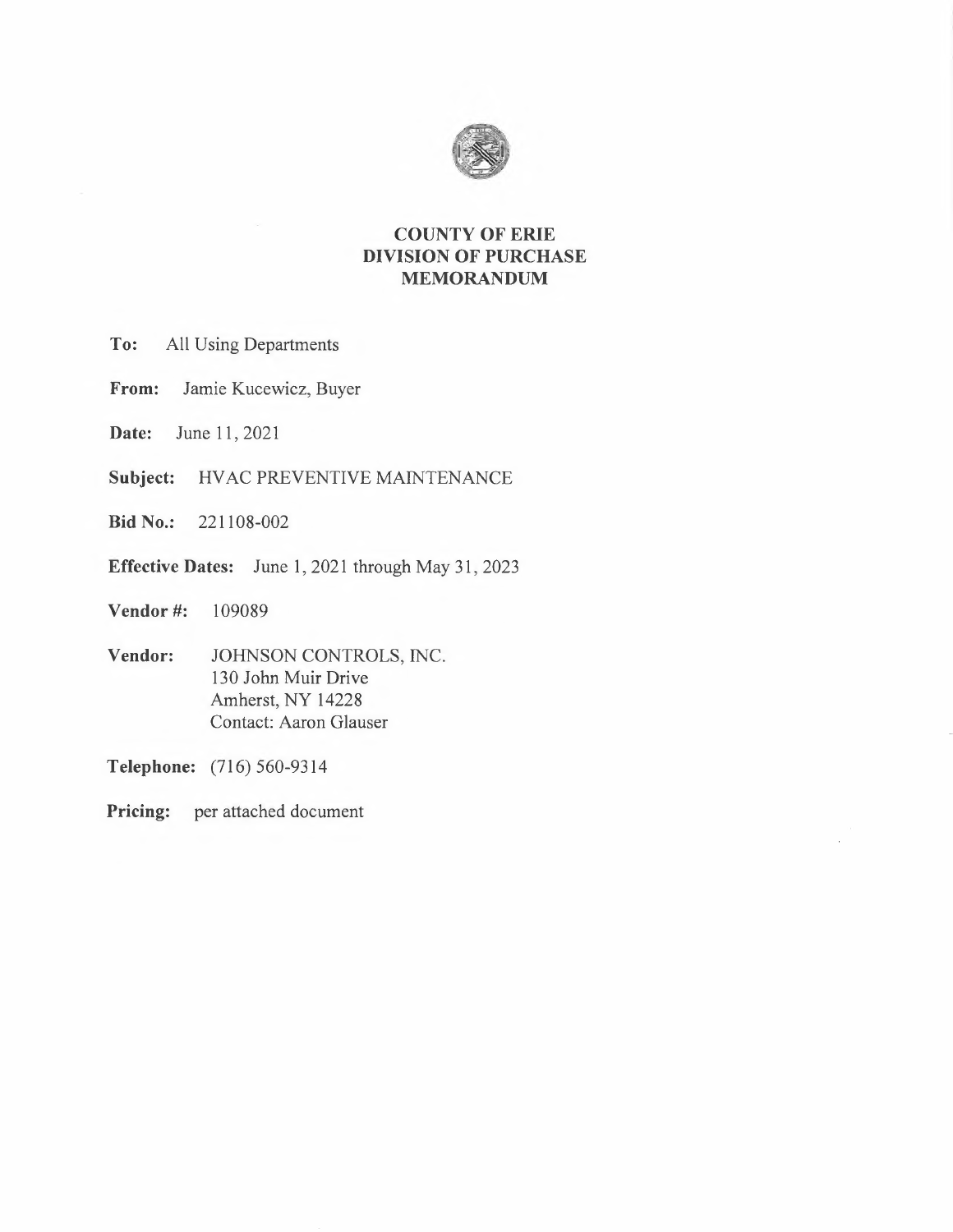

## **COUNTY OF ERIE MARK C. POLONCARZ COUNTY EXECUTIVE DIVISION OF PURCHASE INVITATION TO BID**

Bids, as stated below, will be received and publícly opened by the Division of Purchase in accordance with the attached specifications. FAX bids are unacceptable. Bids must be submitted in a sealed envelope to:

> County of Erie Division of Purchase Attention: JAMES D. KUCEWICZ, BUYER (716) 858-6336 95 Franklin Street, Room 1254 Buffalo, New York 14202-3967

### **NOTE: Lower left-hand corner of envelope MUST indicate the following:**

BID NUMBER: 221108-002

OPENING DATE: \_ MAY 26, 2021 TIME: 11:00AM

FOR: HVAC PREVENTIVE MAINTENANCE

NAME OF BIDDER: Johnson Controls

If you are submitting other Invitations to Bid, each bid must be enclosed in a separate envelope.

Following EXHIBITS are attached to and made a part of the bid specifications. and part of any agreement entered into pursuant to this Invitation to Bid:

- 
- $X$  EXHIBIT "A" Assignment of Public Contracts<br> $X$  EXHIBIT "B" Purchases by Other Local Gover  $X$  EXHIBIT "B" - Purchases by Other Local Governments or Special Districts<br>EXHIBIT "C" - Construction/Reconstruction Contracts
- EXHIBIT "C" Construction/Reconstruction Contracts<br>EXHIBIT "D" Bid Bond (Formal Bid)
- Bid Bond (Formal Bid)
- EXHIBIT "E" Bid Bond (Informal Bid)
- 
- $\underline{X}$  EXHIBIT "EP" Equal Pay Certification<br>EXHIBIT "F" Standard Agreement - Standard Agreement
- $X$  EXHIBIT "G" Non-Collusive Bidding Certification<br>X EXHIBIT "H" MBE/WBE Commitment
- MBE/ WBE Commitment
- *\_\_l.(\_* EXHIBIT "IC" Insurance **CLASSIFICATION "A"**
- EXHIBIT "P" & EXHIBIT "PBI" Performance Bond<br>
X\_\_\_\_ EXHIBIT "PW" NYS Prevailing Wage
- 
- X EXHIBIT "PW" NYS Prevailing Wage<br>EXHIBIT "Q" Confined Space Program Certification
- X EXHIBIT "V" Vendor Federal Compliance Certification

(Rev. 1/00)

ERIE COUNTY OFFICE BUILDING, 95 FRANKLIN STREET. BUFFALO. NEW YORK 14202 (716) 858-6336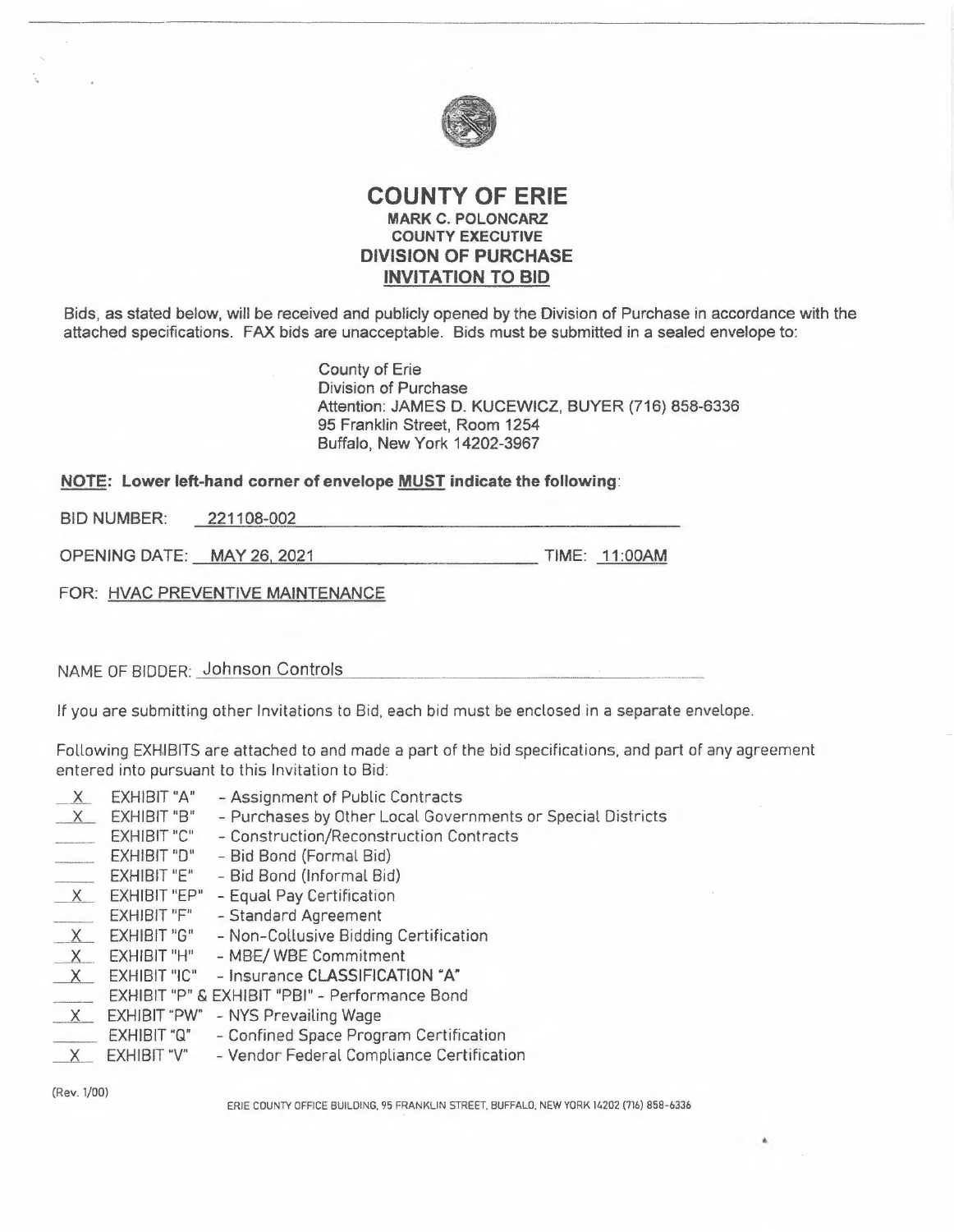# **County of Erie DIVISION ,OF PURCHASE NON-COLLUSIVE BIDDING CERTIFICATION**

By submission of this bid, each bidder and each person signing on behalf of any bidder certifies, and in the case of a joint bid each party thereto certifies as to its own organization, under penalty of perjury, that to the best of his knowledge and belief:

(1) the prices in this bid have been arrived at independently without collusion, consultation, communication, or agreement, for the purpose of restricting competition, as to any matter relating to such prices with any other bídder or any competitor;

(2) unless otherwise required by law, the prices which have been quoted in this bid have not been knowingly disclosed by the bidder and will not knowingly be disclosed by the bidder prior to opening, directly or indirectly, to any other bidder or to any competitor; and

(3) no attempt has been made or will be made by the bidder to induce any other person, partnership or corporation to submit or not to submit a bid for the purpose of restricting competition.

**NOTICE** 

(Penal Law, Section 210.45)

IT IS A CRIME, PUNISHABLE AS A CLASS A MISDEMEANOR UNDER THE LAWS OF THE STATE OF NEW YORK, FOR A PERSON, IN AND BY A WRITTEN INSTRUMENT, TO KNOWINGLY MAKE A FALSE STATEMENT, OR TO MAKE A FALSE STATEMENT, OR TO MAKE A STATEMENT WHICH SUCH PERSON DOES NOT BELIEVE TO BE TRUE.

| BID NOT ACCEPTABLE WITHOUT FOLLOWING CERTIFICATION:                    |  |  |  |  |  |  |  |  |  |
|------------------------------------------------------------------------|--|--|--|--|--|--|--|--|--|
| Affirmed under penalty of perjury this $26^{74}$ day of $M_{AV}$ 20 21 |  |  |  |  |  |  |  |  |  |
|                                                                        |  |  |  |  |  |  |  |  |  |
| FIRM NAME JOHNSON CONTROLS NC.                                         |  |  |  |  |  |  |  |  |  |
| ADDRESS 130 JOHN MULE DR SUITE 100                                     |  |  |  |  |  |  |  |  |  |
| $Bu$ FFNO $My$ ZIP 14228                                               |  |  |  |  |  |  |  |  |  |
| AUTHORIZED SIGNATURE                                                   |  |  |  |  |  |  |  |  |  |
| TYPED NAME OF AUTHORIZED SIGNATURE AARON GLAUSER                       |  |  |  |  |  |  |  |  |  |
| TITLE BRANCH SERVICE MANAGE-TELEPHONE NO. (716) 560-9314               |  |  |  |  |  |  |  |  |  |
|                                                                        |  |  |  |  |  |  |  |  |  |

(Rev.1/2000)

ERIE COUNTY OFFICE BUILDING, 95 FRANKLIN STREET, BUFFALO, NEW YORK 14202 (716) 858-6336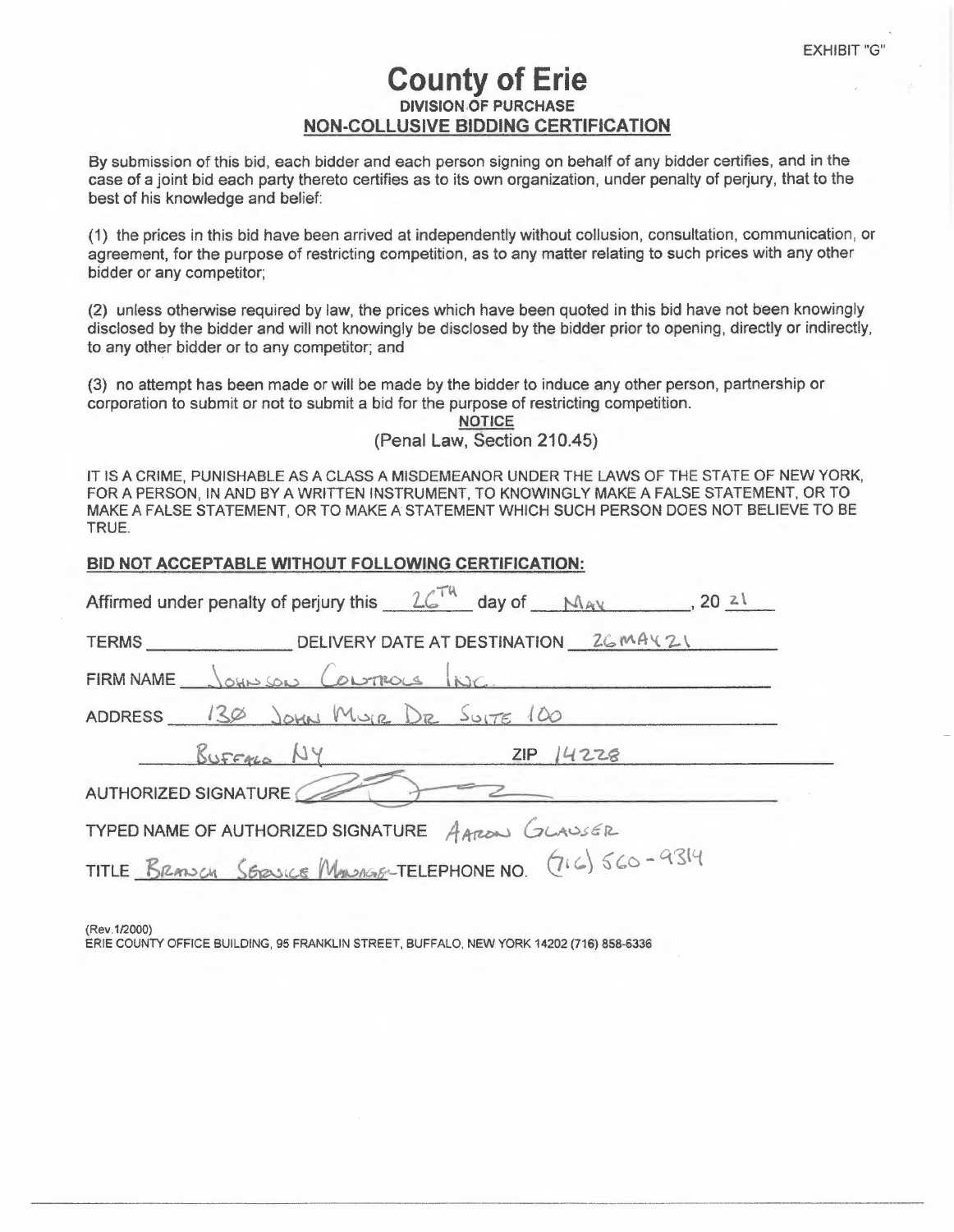# County of Erie **DIVISION OF PURCHASE BID SPECIFICATIONS**

## BID NO. 221108-002

| Address:           |                      |           | Ship Via:<br>Date Required at Destination:                              |                             |                       |  |  |  |
|--------------------|----------------------|-----------|-------------------------------------------------------------------------|-----------------------------|-----------------------|--|--|--|
| <b>ITEM</b><br>NO. | QUAN-<br><b>TITY</b> | <b>UM</b> | CATALOG NO./DESCRIPTION                                                 | <b>UNIT</b><br><b>PRICE</b> | <b>TOTAL</b><br>PRICE |  |  |  |
|                    |                      |           | Vendor to provide HVAC Preventive Maintenance at                        |                             |                       |  |  |  |
|                    |                      |           | Erie County Public Health Lab.                                          |                             |                       |  |  |  |
|                    |                      |           | 503 Kensington Avenue, Buffalo, NY 14214,                               |                             |                       |  |  |  |
|                    |                      |           | For the period June 1, 2021 through May 31, 2023.                       |                             |                       |  |  |  |
|                    |                      |           | A pre-bid site visit will be held on Wednesday, May 19, 2021 at 9:00am. |                             |                       |  |  |  |
|                    |                      |           | Site contact: Carleen Pope (716) 961-7588.                              |                             |                       |  |  |  |
|                    |                      |           |                                                                         |                             |                       |  |  |  |
|                    |                      |           | Please provide pricing in Article V - Payment Schedule.                 |                             |                       |  |  |  |
|                    |                      |           |                                                                         |                             |                       |  |  |  |
|                    |                      |           |                                                                         |                             |                       |  |  |  |
|                    |                      |           |                                                                         |                             |                       |  |  |  |
|                    |                      |           |                                                                         |                             |                       |  |  |  |

**NOTE:** Bid results cannot be given over the phone. All requests for bid results should be submitted in writing or faxed to:

**ERIE COUNTY DIVISION OF PURCHASE**  Freedom of Information Officer 95 Franklin Street, Rm. 1254 Buffalo, NY 14202 FAX#: **716/858-6465** 

**NAME** OF BIDDER Johnson Controls

(Rev. 9/95) ERIE COUNTY OFFICE BUILDING, 95 FRANKLIN STREET, BUFFALO, NEW YORK 14202 (716) 858-6395

Ship to: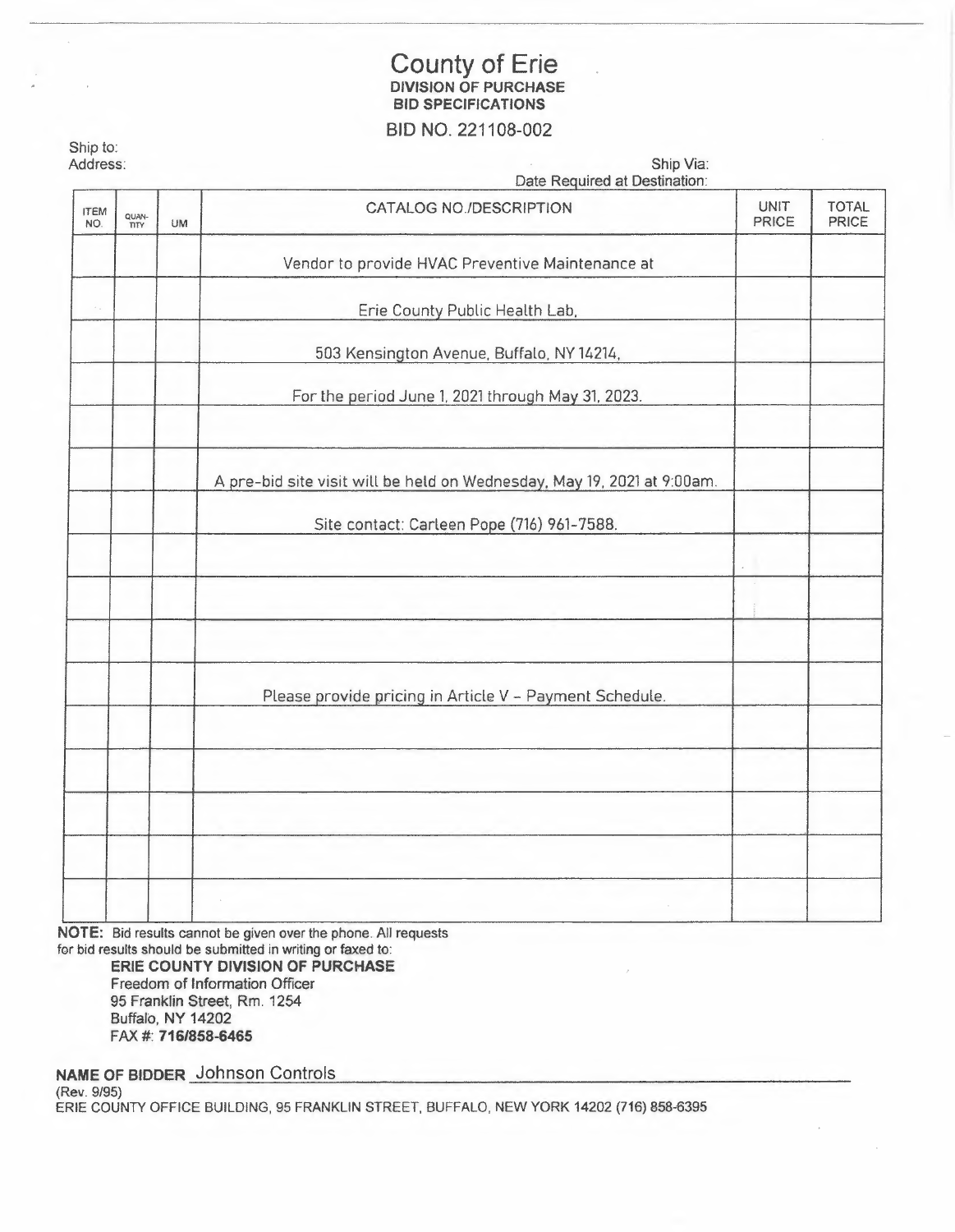### Comprehensive Maintenance Contract Specification for Erie County Public Health Lab, 503 Kensington Avenue, Buffalo. NY 14214

This wlll be a two-year contract effective June 1, 2021 through May 31. 2023.

ARTICLE i - General Information

1001 - The Erie County Public Health Lab, located at 503 Kensington Avenue. Buffalo, NY 14214 requires <sup>a</sup>**comprehensive, all-inclusive, parts** & **labor** preventive maintenance contract for all HVAC roof top units, air handling units, humidifier, exhaust fans, laboratory exhaust fans, condensing unit, split system equipment listed in Attachment A.

1002 - The services shall be performed under equipment manufacturer's specifications, including all labor. parts. supplies and filters for HVAC preventive maintenance, repair and replacement labor for worn. failed components and related parts. This is also to include all labor on manufacturer's parts and components. All labor is to include travel and any related expenses to perform work required.

1003 - The County reserves the right to terminate, with 60-day written notice. at any time, for any reason. or suspend any part of the services described herein when conditions change, operation of a county facility is reduced or discontinued or other similar circumstances take place. In the event of such termination or suspension. payments for services shall suspend without penalty.

#### ARTICLE II - Qualifications of Bidders

2001 - The contractor shall have had a qualified service organization for a minimum of fifteen years.

The contractor or subcontractor shall provide trained and certified service specialists to perform service regarding the equipment listed in Attachment A. The contractor shall provide current documentation of training for service specialists. The contractor must show he has at least eight service specialists who are universally certified by EPA for refrigerant handling. All documentation shall be provided at time of bid.

2002 - The contractor shall have a flawless record with the Department of Labor. Any infractions within the past ten years. specifically regarding prevailíng rate, will disqualify the bidder.

#### ARTICLE Ill - Scope of Services

3001 - The service specialists shall perform detailed reporting and documentation functions that will allow the contractor to provide the Public Health Lab Office with a report detailing the date, time and cause of each critical service or equipment alarm as well as a listing of date, time and result of each time the equipment was serviced. All service shall be signed off by a representative of the Public Health Lab Office.

Contractor to provide 24/7 on-call service with two-hour response from time of initial call.

3002 - Test and inspection of all of all components listed in the equipment inventory to ensure that the equipment is operating to manufacturer's specifications.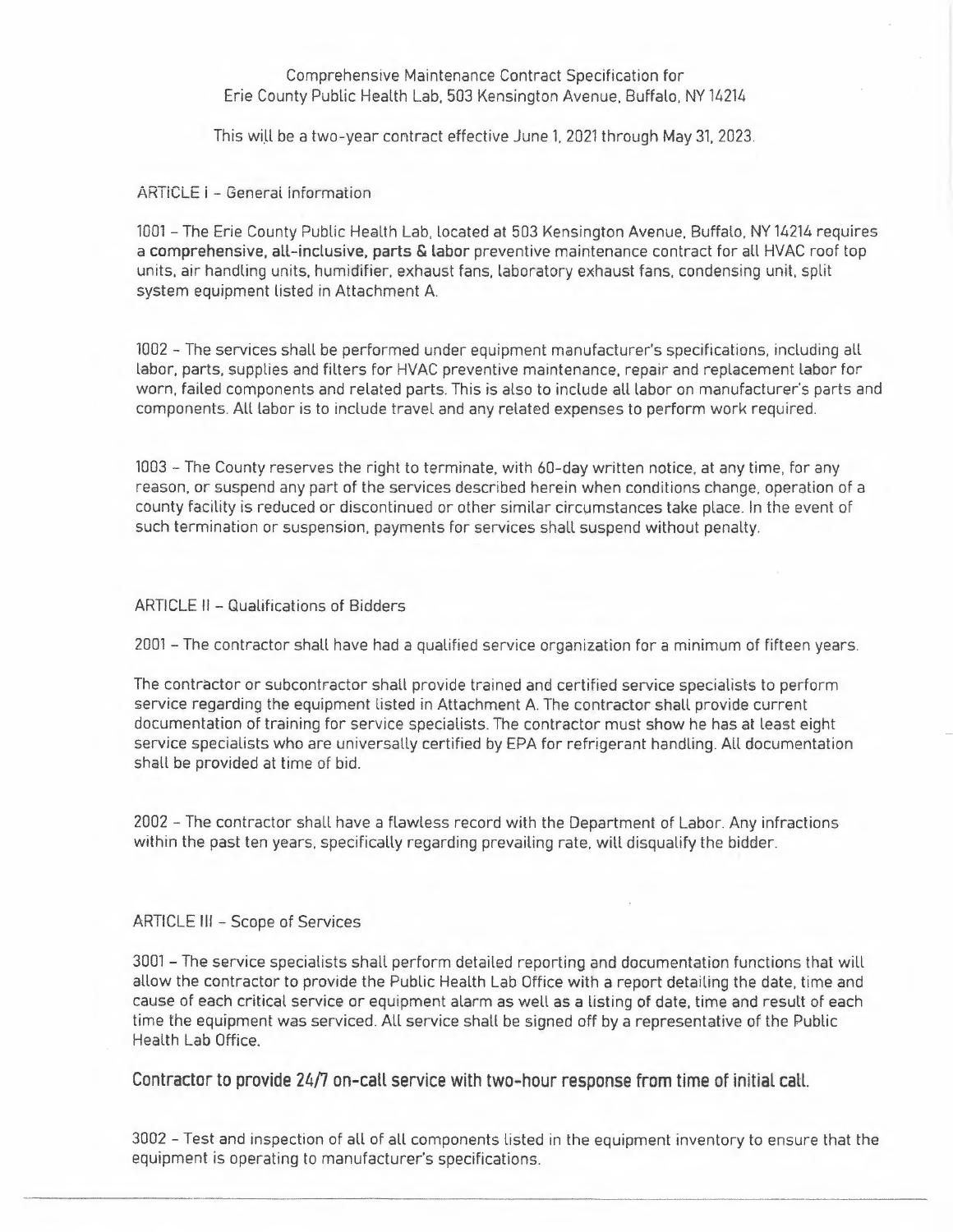3003 - Quality assurance service to communicate with building manager to ensure that the services provided comply with the level of service outlined in the specifications.

3004 - Preventive maintenance to include but not limited to equipment listed in attachment with administration of a maintenance program with all required labor and maintenance supplies to effectively perform required maintenance per equipment manufacturer's recommendations. To include lubrication, chemicals. cleaning supplies. paint, filter inspection & replacement.

3005 - Service to Siemens building automation to include inspection, testing, calibrating and diagnostics of control systems to ensure control system is operating at optimal efficiency.

#### 3006 - Preventive Maintenance to include the following:

Cleaning - HVAC RTU coli surfaces/fan impellers and blades/electrical contacts, burner orifices, passages and nozzles/pilot and ignitor/belt drives/drive couplings.

Calibration - safety controls/temperature controls refrigerant charge/super heat/fan RPM/burner fuel air ratio/gas pressure/set point of controls and limits.

Lubrication - lubricate motor fans and damper bearings/damper linkages per manufacturer's recommendations.

Painting - to prevent corrosion on equipment paint on an as needed basis.

Filters - replace filters as required for equipment listed, at least twice per year/filters to be properly disposed of by contractor.

MSDS - provide to owner any MSDS sheets for any chemicals used on site.

#### 3007 - Schedule of Maintenance

Spring - comprehensive maintenance of air handler, RTUs, split system, condensing unit. lab exhaust fans, exhaust fans, proper lay up of boilers for summer.

Summer - comprehensive maintenance of air handler, RTUs, split system condensing unit.

Fall - comprehensive maintenance of air handler, RTUs. split system, lab exhaust fans. exhaust fans. boilers start-up preventive maintenance.

Winter - test and inspect air handler, RTUs, comprehensive maintenance of boilers.

#### 3008 - Additional Work

Any work not covered under this contract must be quoted and have the Director of the Public Health Lab approve prior to start of any work and follow the rate schedule in Article IV.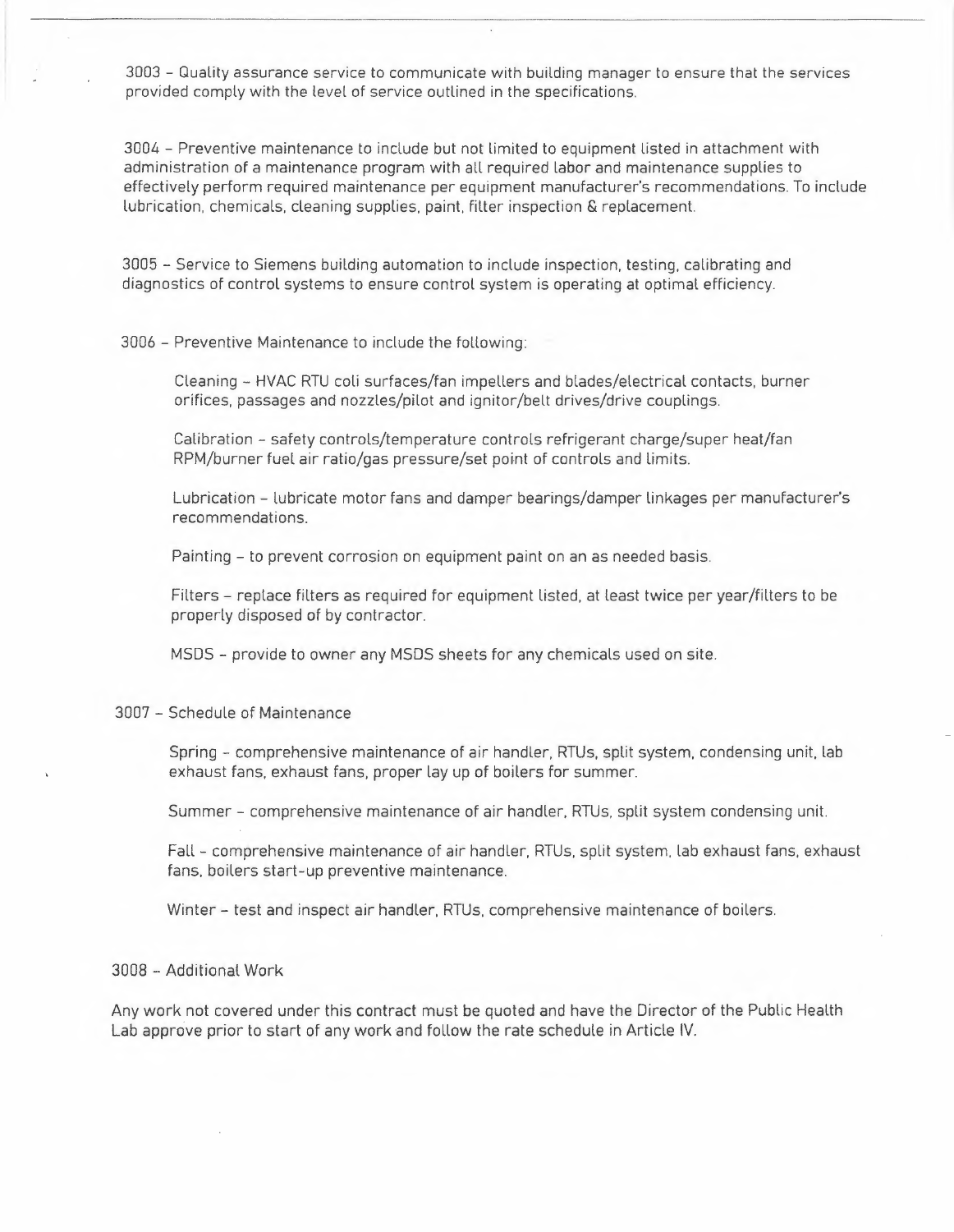#### ARTICLE IV - Pricing

4001 - Yearly Cost for Services

June 1. 2021 - May 31. 2022 **\_\$\_ 9\_,8\_ 9\_ 5.00** 

June 1, 2022 - May 31, 2023 \$9,895.00

Payments to be made three times per year in arrears upon signed work orders and invoices sent to: Carleen Pope Erie County Public Health Lab 503 Kensington Avenue Buffalo, NY 14214

4002 - Out-of-Scope Rates

Service beyond the scope of the specifications to be charged at the following rates:

Regular rate (Monday-Friday. 8am-5pm) **~ot.H-R----**  Off-hour rate **\$187.00/HR**  Weekend rate **\$200.00/HR** Holiday rate **\$200.00/HR**